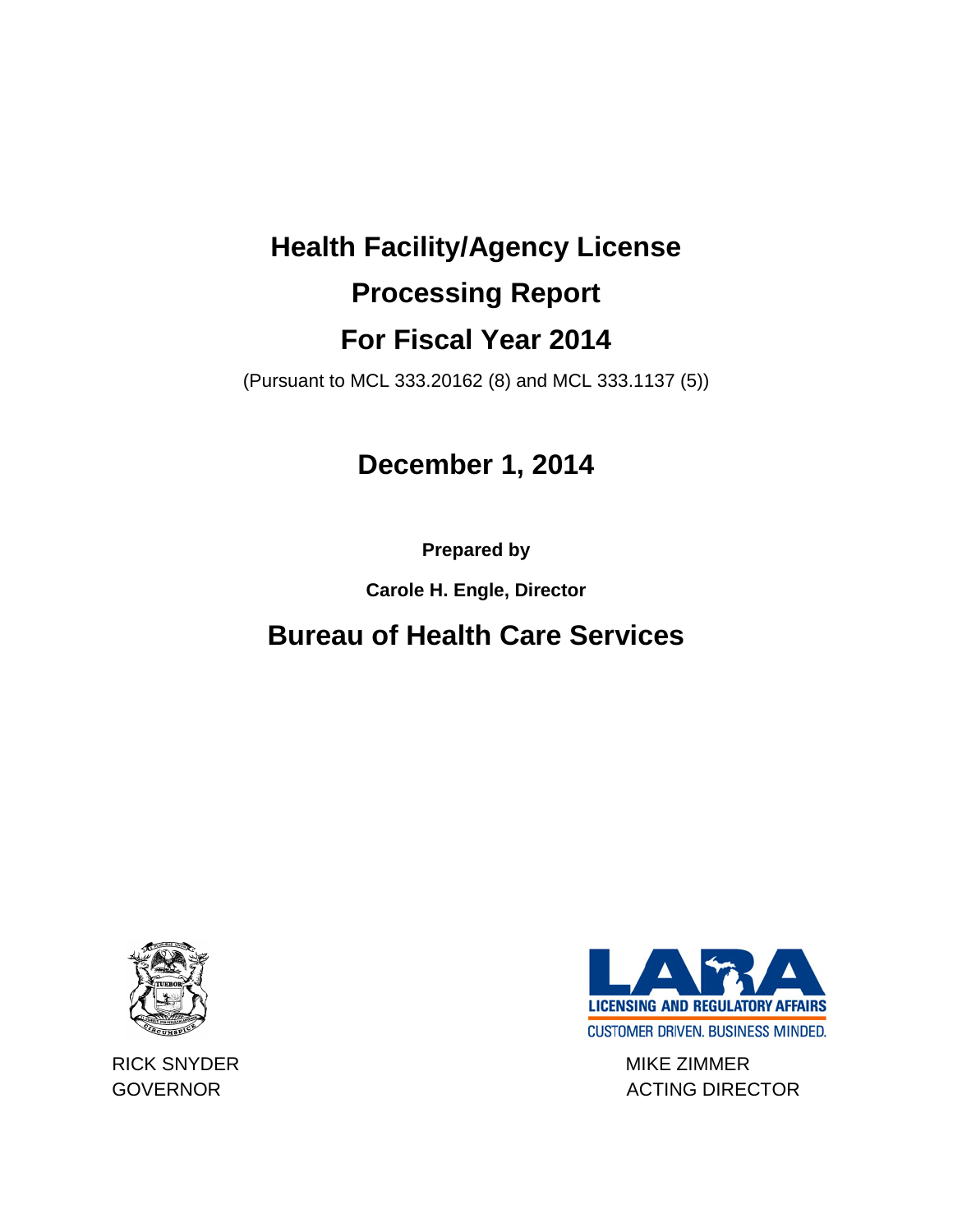### **Table of Contents**

| <b>Executive Summary</b>                      | $\overline{2}$ |
|-----------------------------------------------|----------------|
| Background                                    | 3              |
| Long Term Care Facilities Totals              | 3              |
| Non-Long Term Care Facilities/Agencies Totals | 3              |
| Summary                                       | 4              |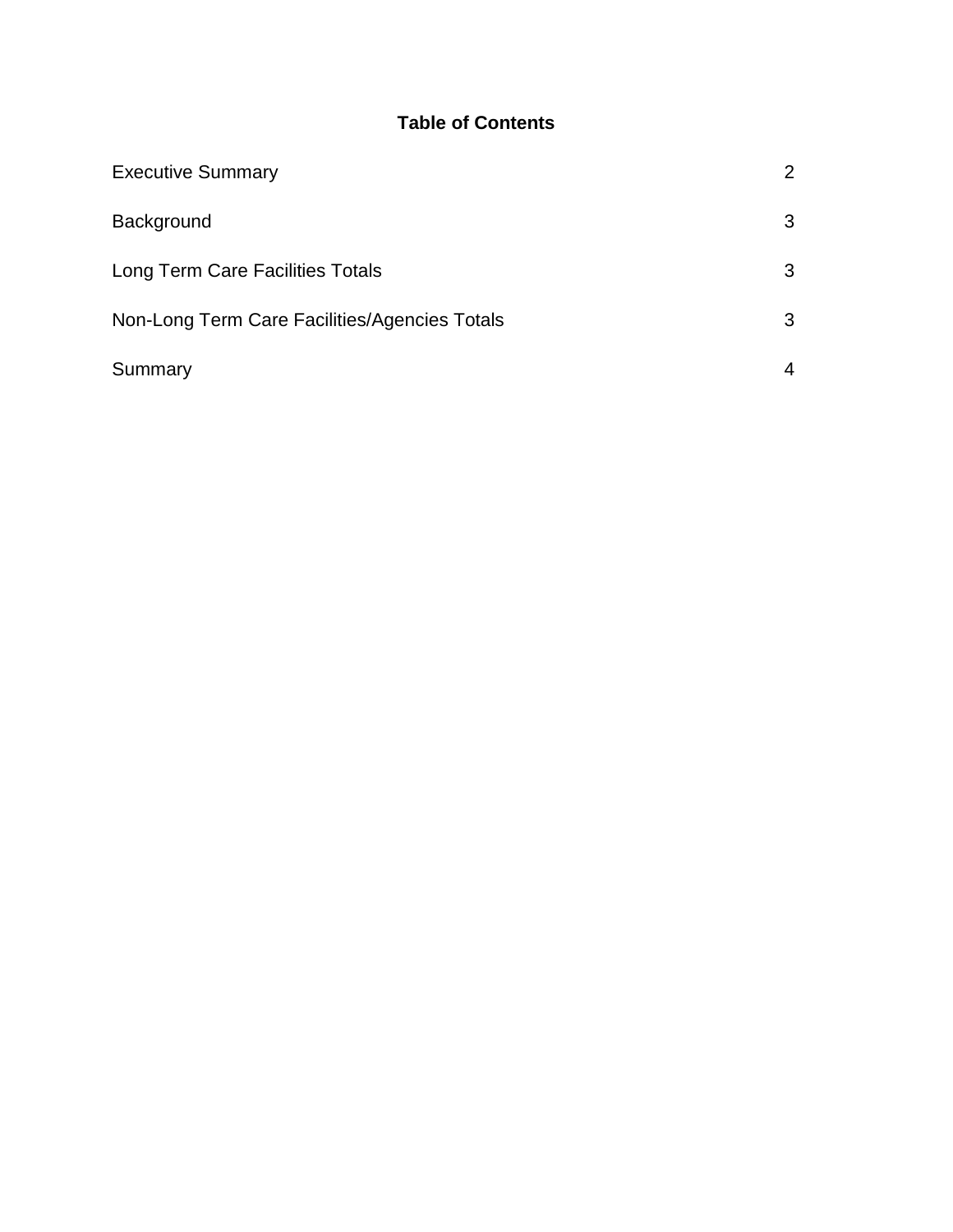#### **Executive Summary:**

MCL 333.20162 (8) and MCL 333.1137 (5) require the following:

**MCL 333.20162 (8):** *Beginning October 1, 2005, the director of the department shall submit a report by December 1 of each year to the standing committees and appropriations subcommittees of the senate and house of representatives concerned with public health issues. The director shall include all of the following information in the report concerning the preceding fiscal year:*

- *(a) The number of initial applications the department received and completed within the 6-month time period required under subsection (1).*
- *(b) The number of applications requiring a request for additional information.*
- *(c) The number of applications denied.*
- *(d) The average processing time for initial licenses granted after the 6-month period.*
- *(e) The number of temporary permits issued under subsection (3).*
- *(f) The number of initial license applications not issued within the 6-month period and the amount of money returned to applicants under subsection (3).*

**MCL 330.1137 (5):** *Beginning October 1, 2005, the director of the department shall submit a report by December 1 of each year to the standing committees and appropriations subcommittees of the senate and house of representatives concerned with issues relating to mental health. The director shall include all of the following information in the report concerning the preceding fiscal year:*

- *(a) The number of initial applications the department received and completed within the 6-month time period described in subsection (3).*
- *(b) The number of applications rejected.*
- *(c) The number of applicants not issued a license within the 6-month time period and the amount of money returned to licensees under subsection (4).*

Pursuant to these requirements, this report has been prepared and issued electronically to the standing committees and the appropriations subcommittees of the House and Senate to meet the December 1 reporting requirement. In addition, this report may also be found online under the following locations:

- The Bureau of Health Care Services website at: [www.michigan.gov/bhcs.](http://www.michigan.gov/bhcs)
- The All About LARA section Legislative Reports of the Department of Licensing and Regulatory Affairs website at: [www.michigan.gov/lara.](http://www.michigan.gov/lara)

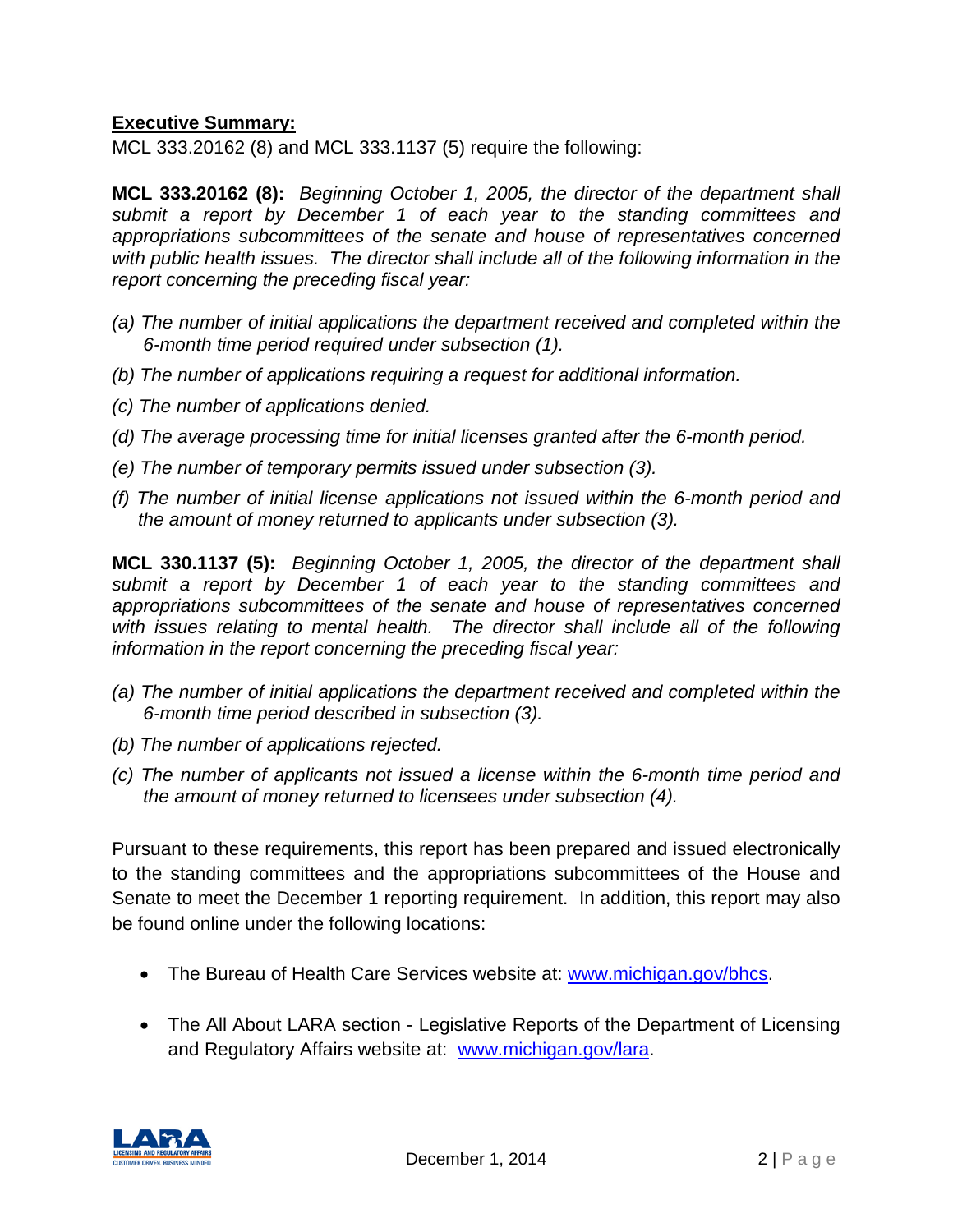#### **Background:**

The Bureau of Health Care Services (BHCS), where the Long Term Care Division and Health Facilities Division are located, is responsible for tracking this data. The mission of BHCS is to protect, preserve and improve the health, safety and welfare of Michigan's citizens through the licensing and regulation of health professionals, health facilities agencies, and programs. The Bureau is designed to make our regulatory system simple, fair and efficient while at the same time protecting Michigan's vulnerable population.

Specifically, the information provided is based on data from October 1, 2013 through September 30, 2014.

| <b>Breakdown of Applications</b>                                          | Total |
|---------------------------------------------------------------------------|-------|
| Initial Applications Received and Completed within 6-Month Time Period    | 6     |
| Initial Applications Requiring Request for Additional Information         | 3     |
| Initial Applications Denied                                               | 0     |
| Average Processing Time for Initial Licenses Granted After 6-Month Period | N/A   |
| <b>Temporary Permits Issued</b>                                           | 0     |
| Initial Applications Not Issued within 6-Month Period                     | 0     |
| Amount of Money Returned                                                  | \$0   |

#### **Long Term Care Facilities (Nursing Homes, Hospital Long Term Care Units, County Medical Care Facilities)**

**Non-Long Term Care Facilities (Hospitals, Clinical Laboratories, Freestanding Surgical Outpatient Facilities, Hospices, Hospice Residences, Psychiatric Hospitals, Psychiatric Units and Psychiatric Hospitalization Programs)**

| <b>Breakdown of Applications</b>                                          | <b>Total</b> |
|---------------------------------------------------------------------------|--------------|
| Initial Applications Received and Completed within 6-Month Time Period    | 31           |
| Initial Applications Requiring Request for Additional Information         | 0            |
| Initial Applications Denied                                               | 0            |
| Average Processing Time for Initial Licenses Granted After 6-Month Period | N/A          |
| <b>Temporary Permits Issued</b>                                           | 0            |
| Initial Applications Not Issued within 6-Month Period                     | 0            |
| Amount of Money Returned                                                  | \$0          |